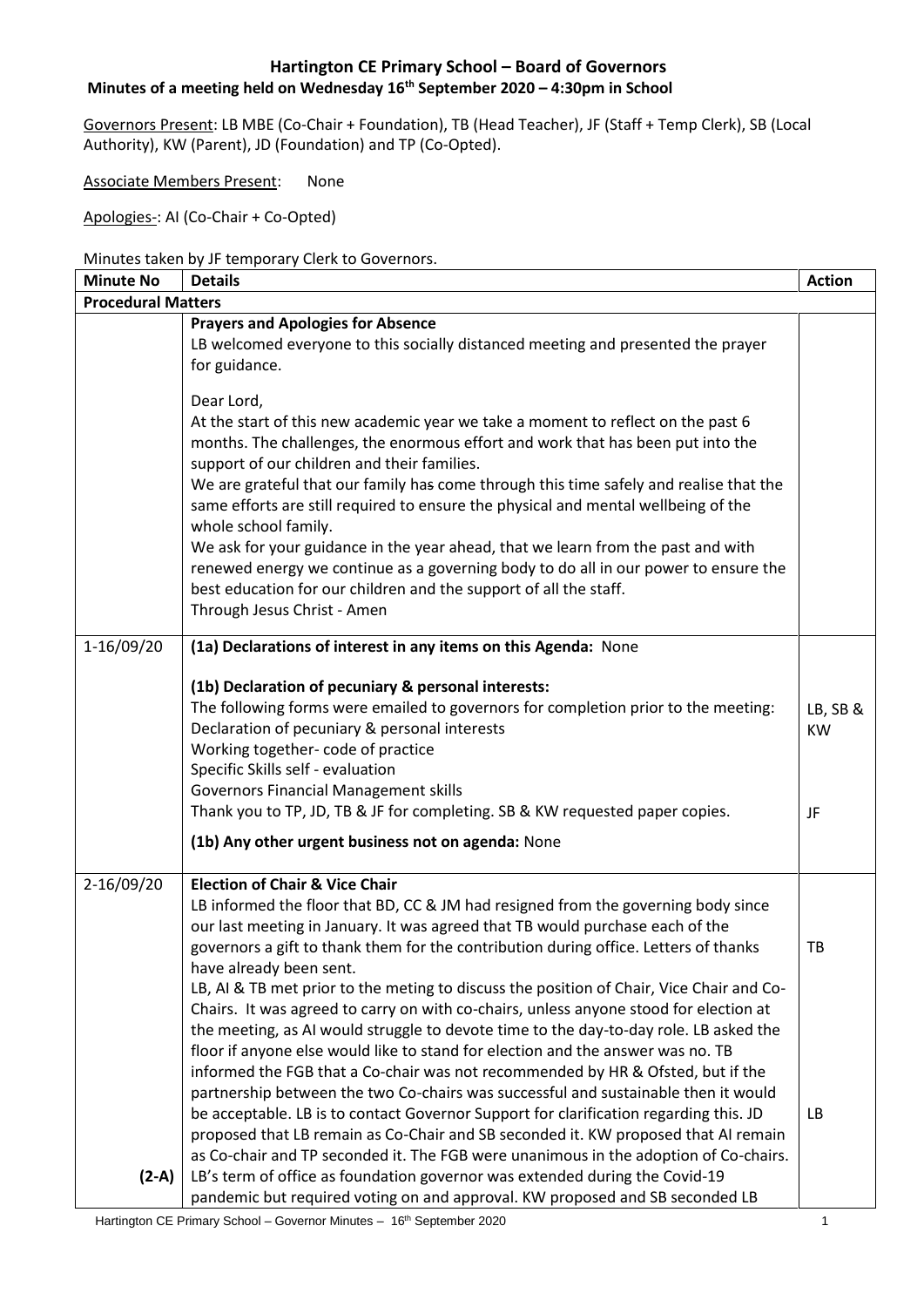| $(2-B)$    | remaining as Foundation Governor for a further 4 years.<br>A letter has been received from Mrs Dorothy Hawton introducing herself with a brief                              |             |
|------------|-----------------------------------------------------------------------------------------------------------------------------------------------------------------------------|-------------|
|            | resume, requesting to be a governor. This was emailed out to the FGB prior to the                                                                                           |             |
|            | meeting. A brief discussion followed between governors regarding her experience. DH                                                                                         |             |
|            | has strong links with the church and reputedly good IT skills. She is also known to the                                                                                     |             |
|            | school as a volunteer. She visited to listen to readers and attended community                                                                                              |             |
|            | lunches prior to Covid-19. LB proposed and JD seconded DH joining the governing                                                                                             |             |
|            | body. JF is to write a letter inviting her to the next meeting.                                                                                                             | JF          |
|            | It was agreed that we need to advertise for further governors with links to                                                                                                 |             |
|            | Commercial Business and health and safety. At present we only have positions for co-                                                                                        |             |
|            | opted and associate governors, but it was felt that being an associated governor<br>would allow newly elected governors time to get experience of the function of the       |             |
|            | governing body. We also need to advertise the position of clerk to governors as JF                                                                                          | JF          |
|            | only agreed to cover it on a temporary basis.                                                                                                                               |             |
| $(2-C)$    | We now have a vacancy for a parent governor due to BD's resignation. JF explained                                                                                           |             |
|            | the process and time scale involved with advertising among the parents for the                                                                                              | JF          |
|            | position. Forms are to be sent out as soon as possible.                                                                                                                     |             |
|            |                                                                                                                                                                             |             |
| 3-16/09/20 | <b>Amendments and acceptance of Minutes:</b>                                                                                                                                |             |
| (3.A)      | Minutes of the meeting 23 <sup>rd</sup> January 2020 - These were circulated prior to the                                                                                   |             |
|            | planned meeting in March and re circulated prior to this meeting. They were accepted                                                                                        |             |
|            | and proposed as a true record by TP and seconded by LB. There were no<br>amendments.                                                                                        |             |
|            | Virtual Minutes Covid-19 March 2020 - These were circulated to inform governors of                                                                                          |             |
|            | actions during the start of the pandemic. The planned FGB meeting for the 19 <sup>th</sup> March                                                                            |             |
|            | was cancelled due to Covid. The minutes were re circulated prior to this meeting to                                                                                         |             |
|            | remind governors of actions taken. They were accepted and proposed as a true record                                                                                         |             |
|            | by TP and seconded by KW. There were no amendments.                                                                                                                         |             |
|            | Virtual Minutes Covid-19 July 2020 - These minutes were written to record all actions                                                                                       |             |
|            | taken during the pandemic. They were circulated prior to the meeting, accepted and                                                                                          |             |
|            | proposed as a true record by LB and seconded by SB. There were no amendments.                                                                                               |             |
| (3.B)      | Matters arising - Jan - no actions due to list being out of date and no longer relevant.                                                                                    |             |
|            | Mar - All external training cancelled due to Covid-19 pandemic. JF is re sourcing<br>planned and new training for governors and staff. Most training is now virtual and not | JF          |
|            | face to face. Staff have already undertaken on line training for numerous subjects                                                                                          |             |
|            | including Covid 19 specific training and corresponding risk assessments. A full list of                                                                                     |             |
|            | training for staff and governors is kept by the SBO.                                                                                                                        |             |
|            | July - Training was identified in the Derby Diocese Autumn newsletter by LB that                                                                                            |             |
|            | Church School Induction training was available for Governors so it was suggested that                                                                                       | $JF - Al$ , |
|            | AI, TP and possibly DH attend. JF is to send out link to relevant governors.                                                                                                | TP & DH     |
|            | TB asked the governors if they felt they had been kept fully informed of the actions                                                                                        |             |
|            | taken during the schools closure on the 20 <sup>th</sup> March and re-opening on the 1 <sup>st</sup> June due                                                               |             |
|            | to the Covid-19 pandemic.                                                                                                                                                   |             |
|            | TP replied 'Thank you!' Governors agreed that they approved and appreciated the<br>way decision making processes had been dealt with. JD added 'All that had been done      |             |
|            | was done to protect our children'. TB wished to thank TP for forwarding his child's                                                                                         |             |
|            | school letters during the lock down period as it had helped her to compose letters to                                                                                       |             |
|            | our parents keeping them informed. KW asked TB if she was happy with what the                                                                                               |             |
|            | governors had done during the closure time? TB stated that LB had been the main                                                                                             |             |
|            | liaison between the staff of the school and the governing body. When approval had                                                                                           |             |
|            | been required on a matter the governors had been prompt in their responses.                                                                                                 |             |
|            | It was suggested that going forward all policies could be read and approved via email                                                                                       |             |
|            | as this was an efficient and more productive method. Any questions, amendments etc                                                                                          |             |
|            | could be emailed and actioned prior to meetings which were answered and minute                                                                                              |             |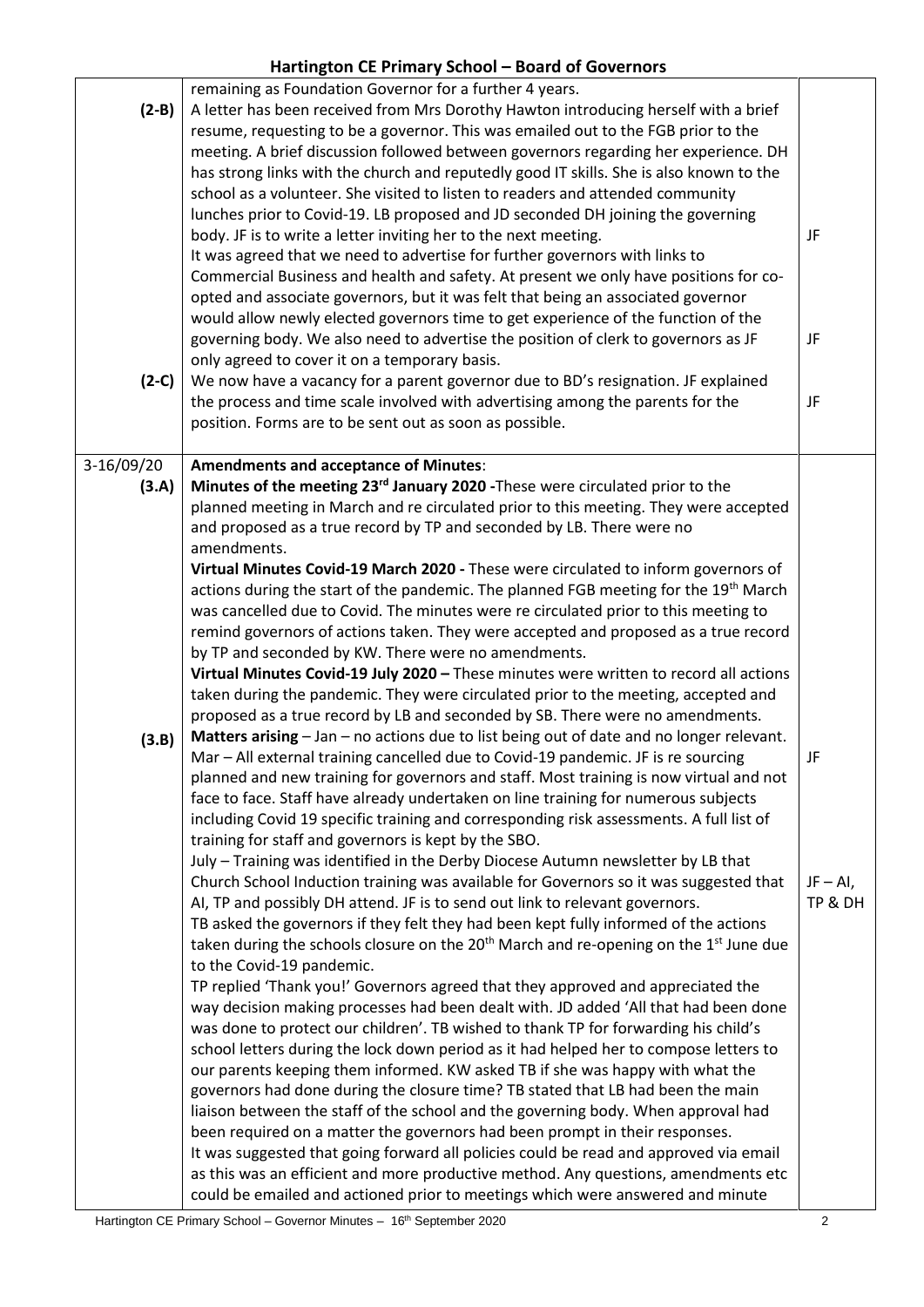| JD left 5:40 | number issued at the FGB meeting. Pertinent items could be brought to a FGB and<br>discussed if required. These items would then just require a minute number to record<br>approval. TB acknowledged the emails sent during lockdown and the questions raised<br>provided an explicit method of recording governor input. She raised concerns that<br>some governors had reported that they had not received emails. JF replied that all<br>emails were sent to herself then BCC on mass to governor's school email address. An<br>email was then sent to their private email requesting that they access their Governor<br>email. It was agreed that all important information sent through email would request<br>a receipt going forward. A 'Please read, accept and comment' would be added.<br>Following the analysis of the responses from the parental questionnaires a letter was<br>sent to parents from the FGB regarding the outcome. One point that was raised by<br>parents was that they felt their child/children received too much homework. TB had<br>previously spoke to the class 2 teachers about this issue and it was discovered that<br>both teachers were prepping the pupils for SAT's and so additional work was being<br>sent home. The parent comment has been addressed and it was agreed that LJ will set<br>numeracy homework and KJW literacy. A letter is to be compiled by LB to inform<br>parents that this issue has been addressed. TP suggested that a paragraph be<br>included in the response, regarding the possibility of extra homework leading up to<br>SAT's and that if parents were not happy they should request a meeting with the class<br>teacher. | <b>LB</b> |
|--------------|-------------------------------------------------------------------------------------------------------------------------------------------------------------------------------------------------------------------------------------------------------------------------------------------------------------------------------------------------------------------------------------------------------------------------------------------------------------------------------------------------------------------------------------------------------------------------------------------------------------------------------------------------------------------------------------------------------------------------------------------------------------------------------------------------------------------------------------------------------------------------------------------------------------------------------------------------------------------------------------------------------------------------------------------------------------------------------------------------------------------------------------------------------------------------------------------------------------------------------------------------------------------------------------------------------------------------------------------------------------------------------------------------------------------------------------------------------------------------------------------------------------------------------------------------------------------------------------------------------------------------------------------------------------------------------------------------------|-----------|
| 4-16/09/20   | <b>Finance</b>                                                                                                                                                                                                                                                                                                                                                                                                                                                                                                                                                                                                                                                                                                                                                                                                                                                                                                                                                                                                                                                                                                                                                                                                                                                                                                                                                                                                                                                                                                                                                                                                                                                                                        |           |
| $(4-A)$      | Budget: A finance call was undertaken towards the end of last week with the patch                                                                                                                                                                                                                                                                                                                                                                                                                                                                                                                                                                                                                                                                                                                                                                                                                                                                                                                                                                                                                                                                                                                                                                                                                                                                                                                                                                                                                                                                                                                                                                                                                     | JF        |
|              | officer Abbie Taylor. A report should have been available for the FGB meeting, but it<br>has not been received. This will be emailed to the finance committee once received.                                                                                                                                                                                                                                                                                                                                                                                                                                                                                                                                                                                                                                                                                                                                                                                                                                                                                                                                                                                                                                                                                                                                                                                                                                                                                                                                                                                                                                                                                                                          |           |
| $(4-B)$      | Staffing: At the start of the summer holidays the school advertised a 0.4, fixed term                                                                                                                                                                                                                                                                                                                                                                                                                                                                                                                                                                                                                                                                                                                                                                                                                                                                                                                                                                                                                                                                                                                                                                                                                                                                                                                                                                                                                                                                                                                                                                                                                 |           |
|              | post with DCC. The advert stated applicants should have maths, IT, French and PE                                                                                                                                                                                                                                                                                                                                                                                                                                                                                                                                                                                                                                                                                                                                                                                                                                                                                                                                                                                                                                                                                                                                                                                                                                                                                                                                                                                                                                                                                                                                                                                                                      |           |
|              | skills. Following the closing date school received 10 applicants. Following consultation<br>between members of the interview panel, the applicants were short listed to 3. The                                                                                                                                                                                                                                                                                                                                                                                                                                                                                                                                                                                                                                                                                                                                                                                                                                                                                                                                                                                                                                                                                                                                                                                                                                                                                                                                                                                                                                                                                                                        |           |
|              | candidates were invited to interview and asked to deliver a RE lesson of their choice.                                                                                                                                                                                                                                                                                                                                                                                                                                                                                                                                                                                                                                                                                                                                                                                                                                                                                                                                                                                                                                                                                                                                                                                                                                                                                                                                                                                                                                                                                                                                                                                                                |           |
|              | The interview panel consisted of TB, LB & JF who have all undertaken Safer                                                                                                                                                                                                                                                                                                                                                                                                                                                                                                                                                                                                                                                                                                                                                                                                                                                                                                                                                                                                                                                                                                                                                                                                                                                                                                                                                                                                                                                                                                                                                                                                                            |           |
|              | Recruitment training and KJW as RE co-ordinator. All applicants interviewed well, two<br>were interviewed in school and one via a virtual link. Following the interviews                                                                                                                                                                                                                                                                                                                                                                                                                                                                                                                                                                                                                                                                                                                                                                                                                                                                                                                                                                                                                                                                                                                                                                                                                                                                                                                                                                                                                                                                                                                              |           |
|              | references were requested, on receipt and reflection it was agreed to offer LJ the post                                                                                                                                                                                                                                                                                                                                                                                                                                                                                                                                                                                                                                                                                                                                                                                                                                                                                                                                                                                                                                                                                                                                                                                                                                                                                                                                                                                                                                                                                                                                                                                                               |           |
|              | of 0.4 on a fixed term contract until August 31 <sup>st</sup> 2021. One candidate had a strong                                                                                                                                                                                                                                                                                                                                                                                                                                                                                                                                                                                                                                                                                                                                                                                                                                                                                                                                                                                                                                                                                                                                                                                                                                                                                                                                                                                                                                                                                                                                                                                                        |           |
|              | background in RE and the theology of religion. TB requested that their name be kept                                                                                                                                                                                                                                                                                                                                                                                                                                                                                                                                                                                                                                                                                                                                                                                                                                                                                                                                                                                                                                                                                                                                                                                                                                                                                                                                                                                                                                                                                                                                                                                                                   |           |
|              | on file, which the individual agreed to. The third candidate's references were not<br>received despite being sent for. One of the referees contacted the school via email                                                                                                                                                                                                                                                                                                                                                                                                                                                                                                                                                                                                                                                                                                                                                                                                                                                                                                                                                                                                                                                                                                                                                                                                                                                                                                                                                                                                                                                                                                                             |           |
|              | and requested that we sought an alternative referee as the candidate has not worked                                                                                                                                                                                                                                                                                                                                                                                                                                                                                                                                                                                                                                                                                                                                                                                                                                                                                                                                                                                                                                                                                                                                                                                                                                                                                                                                                                                                                                                                                                                                                                                                                   |           |
|              | in that school for three years.                                                                                                                                                                                                                                                                                                                                                                                                                                                                                                                                                                                                                                                                                                                                                                                                                                                                                                                                                                                                                                                                                                                                                                                                                                                                                                                                                                                                                                                                                                                                                                                                                                                                       |           |
|              | On the 29-8-2020 we received KJW resignation letter. This was forwarded to                                                                                                                                                                                                                                                                                                                                                                                                                                                                                                                                                                                                                                                                                                                                                                                                                                                                                                                                                                                                                                                                                                                                                                                                                                                                                                                                                                                                                                                                                                                                                                                                                            |           |
|              | governors prior to the FGB meeting. Officially her notice would take her to 31 <sup>st</sup><br>December but she had requested, if possible, to be released at October half term. At                                                                                                                                                                                                                                                                                                                                                                                                                                                                                                                                                                                                                                                                                                                                                                                                                                                                                                                                                                                                                                                                                                                                                                                                                                                                                                                                                                                                                                                                                                                  |           |
|              | present KJW works 0.6 and LJ 0.4 on the fixed term contract recently offered. On                                                                                                                                                                                                                                                                                                                                                                                                                                                                                                                                                                                                                                                                                                                                                                                                                                                                                                                                                                                                                                                                                                                                                                                                                                                                                                                                                                                                                                                                                                                                                                                                                      |           |
|              | receipt of KJW's resignation TB contacted the candidate, who had proved very                                                                                                                                                                                                                                                                                                                                                                                                                                                                                                                                                                                                                                                                                                                                                                                                                                                                                                                                                                                                                                                                                                                                                                                                                                                                                                                                                                                                                                                                                                                                                                                                                          |           |
|              | knowledgeable in RE and enthusiastic, to ask them if they would be interested in 0.4                                                                                                                                                                                                                                                                                                                                                                                                                                                                                                                                                                                                                                                                                                                                                                                                                                                                                                                                                                                                                                                                                                                                                                                                                                                                                                                                                                                                                                                                                                                                                                                                                  |           |
|              | regular supply starting possibly after the October half term. TB proposed that LJ work                                                                                                                                                                                                                                                                                                                                                                                                                                                                                                                                                                                                                                                                                                                                                                                                                                                                                                                                                                                                                                                                                                                                                                                                                                                                                                                                                                                                                                                                                                                                                                                                                |           |
|              | 0.4 on a fixed term contract and 0.2 on supply or 0.6 on a fixed term contract and that<br>the other applicant undertake the 0.4 on supply, commencing 2 <sup>nd</sup> November. This                                                                                                                                                                                                                                                                                                                                                                                                                                                                                                                                                                                                                                                                                                                                                                                                                                                                                                                                                                                                                                                                                                                                                                                                                                                                                                                                                                                                                                                                                                                 | TB        |
|              | would allow KJW to leave at the end of the autumn 1 half term. Following discussion                                                                                                                                                                                                                                                                                                                                                                                                                                                                                                                                                                                                                                                                                                                                                                                                                                                                                                                                                                                                                                                                                                                                                                                                                                                                                                                                                                                                                                                                                                                                                                                                                   |           |
|              | of the different scenarios the FGB agreed unanimously to release KJW from her                                                                                                                                                                                                                                                                                                                                                                                                                                                                                                                                                                                                                                                                                                                                                                                                                                                                                                                                                                                                                                                                                                                                                                                                                                                                                                                                                                                                                                                                                                                                                                                                                         |           |
|              | contract as requested by her. LJ is to increase her days to 0.6 and the other applicant                                                                                                                                                                                                                                                                                                                                                                                                                                                                                                                                                                                                                                                                                                                                                                                                                                                                                                                                                                                                                                                                                                                                                                                                                                                                                                                                                                                                                                                                                                                                                                                                               |           |
|              | being offered the supply post of 0.4 days. TB is to inform staff of the FGB decision.                                                                                                                                                                                                                                                                                                                                                                                                                                                                                                                                                                                                                                                                                                                                                                                                                                                                                                                                                                                                                                                                                                                                                                                                                                                                                                                                                                                                                                                                                                                                                                                                                 |           |
|              | We have one pupil who is in receipt of an EHCP (Education Health Care Plan) which                                                                                                                                                                                                                                                                                                                                                                                                                                                                                                                                                                                                                                                                                                                                                                                                                                                                                                                                                                                                                                                                                                                                                                                                                                                                                                                                                                                                                                                                                                                                                                                                                     |           |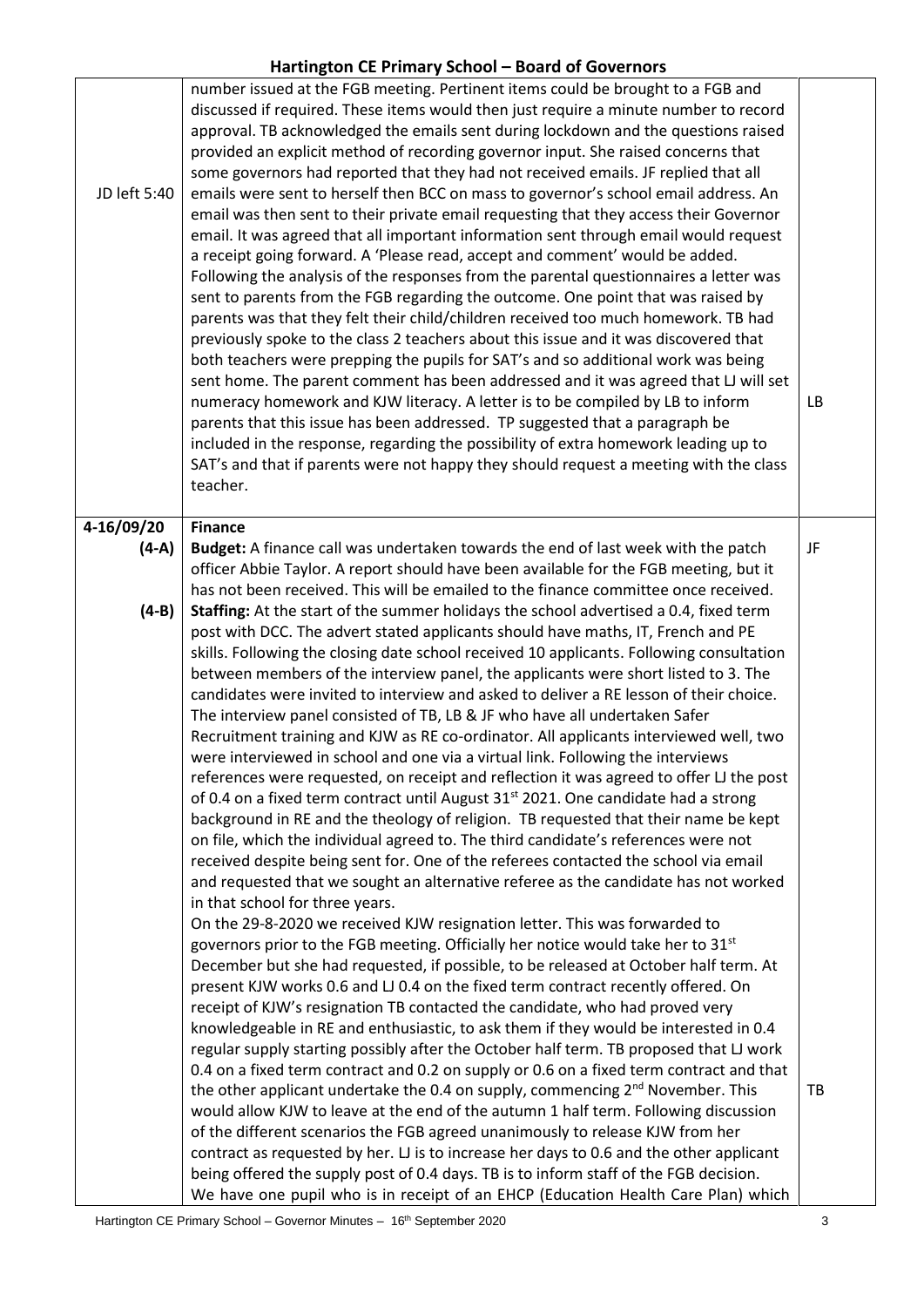**JD returned 6:15 (4-C)** runs from September to July. The entitlement is a level 4 fully funded EHCP providing £9,425 funding this is to be supported by £6,000 from the school budget which is the standard amount the school is expected to provide for every SEND pupil. We also have a pupil with GRIPS (Graduated Response for Individual Pupils) funding of £8,600 which runs from January 2020 to December 2020. School also has to provide £6,000 towards this support. TB asked that it be minuted that without the Lead SEN officers invaluable support we may have not secured the additional GRIPS funding. This funding has allowed the employment of two TA's on a supply basis, one for 15 hours (5 mornings) and one for three full days (JF will cover the other two as the pupil with an EHCP requires 1-1 support.) The EHCP grant does not fully fund 1-1 support throughout the day, lunch break and break periods are not funded so the child is in receipt of a 25 hour EHCP. However, at times the pupil are taught in a 1-3 group, which ensures the child is not taught in isolation and language and behaviour can be modelled by peers and older pupils. The class 1 pupils of 14 are all monitored and taught by TB. JF will provide 1-1 support as and when required. KW asked if the £6,000 top up from the budget would allow full time 1-1 support? TP asked if historically the church had helped out? TB replied that in the past when the school had more children the budget was larger. The GRIPS funding will be reapplied for in December after assessing the pupil's progress. The EHCP will be re assessed towards the end of the academic year and the content adapted according to the pupil's progress and attainment. **Caretaker:** Following the resignation of the caretaker Janet Smart school has had two regular supply caretakers from Property Services covering the duties. Due to Property Services transferring this side of the Business to Vertas (which was due to happen in April but due to Covid didn't happen until September) advertising the position did not take place. School had not been happy with the service provided by Property Services for quite some time. The allotted hours the caretaker was contracted for were not being fulfilled. Any sick cover was also not being honoured fully, so it was felt that the school was not getting best value for money either in the coverage of hours or the quality of cleaning the school. Following conversations with one of the supply caretakers TB was informed that there were different services that could be purchased ie: caretaker, cleaner, handyman. TB contacted Property Services and requested a meeting to discuss the school's requirements and the possibility of purchasing a different contract. Following a meeting with Wendy Pugh DCC and Andy Durban (Vertas), now merging together as Vertas, quotes were received for the different scenarios. The Handyman service has been a service only available to Care Homes in the past, but is now being rolled out to schools. A cleaner doesn't undertake the legionella testing, fire alarm and grease trap cleaning. A caretaker is expected to clean as well as the above duties and general repairs and painting that don't require power tools or additional training. It was agreed by the FGB to remain with the caretaker service but purchase the additional DIY handyman services if and when required. The cost per day for this service would be £150 not including materials. The caretaking service has already been purchased for the 2020/21 year, contract ending  $31<sup>st</sup>$  March 2021. Following April 2021 the caretaking cost will be payable on invoice each month. The present supply caretaker is to apply for the position of caretaker at Hartington and Wendy Pugh will interview candidates. TP asked if the 15 hours included the caretaking duties & DIY jobs. TB stated that once the caretaker was in situ additional jobs would be prioritised and DIY chores would be undertaken during holidays when the school wouldn't require its regular clean every day. Extra hours in addition to the contracted hours can be purchased if required. Vertas are available to provide power tools and training if requested. Long term it is anticipated that Vertas will take over DCC's ground maintenance and window cleaning contracts. At present the windows are cleaned by a local private company. TB/JF

**Premises**: LB stated how lovely the school looked round the back of the building. This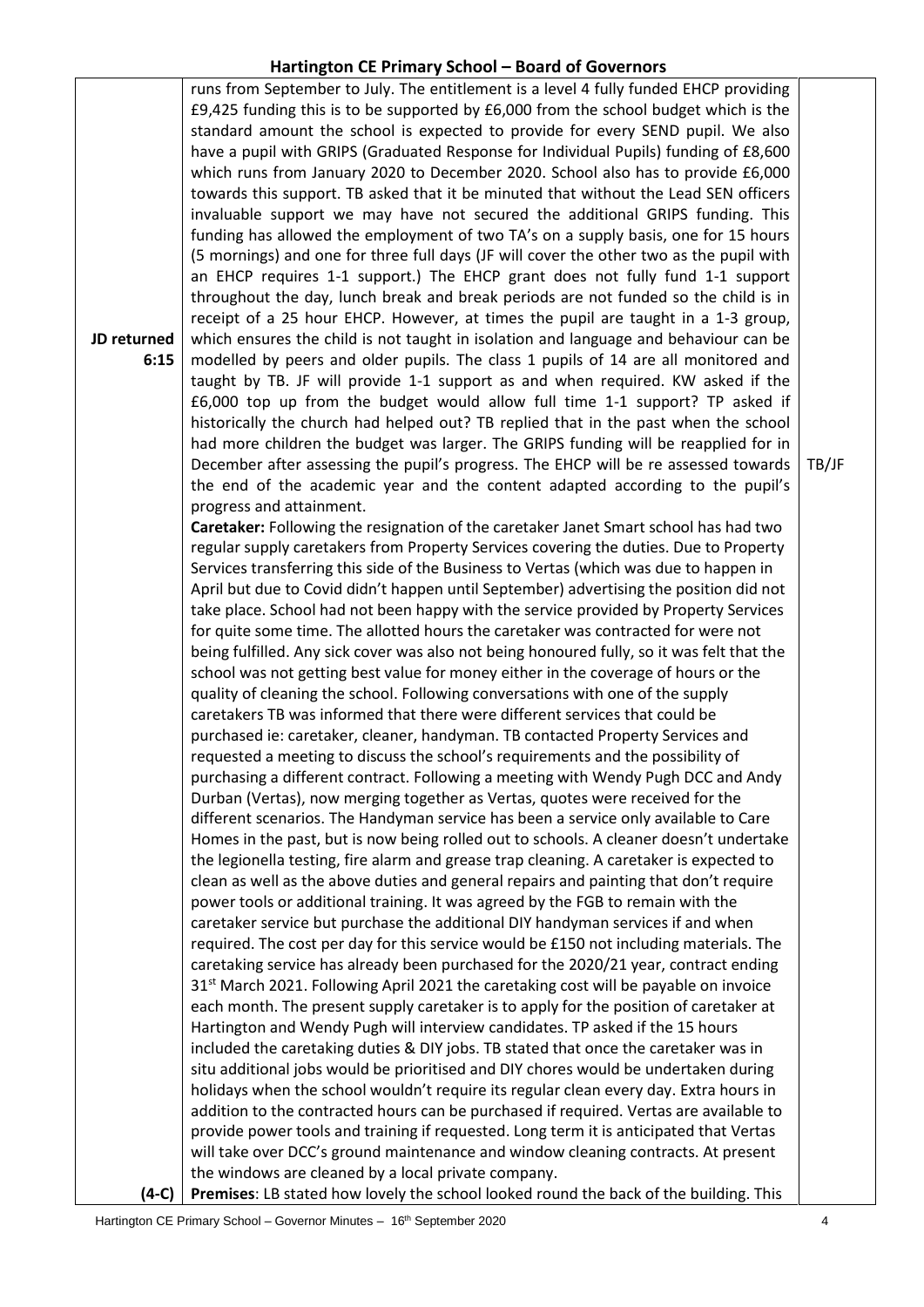|            | is due to the building of the raised gardening bed, the laying of the concrete base and<br>fitting of the bench around the tree during the summer. The bench was purchased by<br>money donated in memory of the late John Wardle and a donation from Hartington<br>Community Group. The area has been developed as a place where the children can sit<br>and reflect. LB has taken a photograph of the bench to show the Community Group.<br>On the first day of the autumn term the class two children collaborated together to<br>write a letter to the Parish Council about the construction of a wind break around the<br>wall by the bench. This was delivered and read to the members of the Parish Council<br>meeting on the 2 <sup>nd</sup> September by two of the pupils. The Chair of the Council was so<br>impressed with the pupils he has forwarded the letter to John Scott to ascertain if the<br>school require planning permission to assemble the wind break. LB congratulated the<br>school and pupils on completing the letter in time for the meeting. Two plaques are to<br>be commissioned to acknowledge the donations. TP suggested we ask if there is<br>someone locally who would be able to video the back of the school to help advertise<br>the provision. LB agreed to organise this and once completed look into the possibility<br>of placing it on the village web site to advertise the school to a greater audience. TP<br>also suggested it could be used as a vehicle to encourage new governors. TB said that<br>there were a few additions she would like to add to the EYFS area before the filming<br>took place also the paths and playground required weeding and sweeping. These are<br>jobs that the caretaker will be able to undertake once we have one in situ.                                                                                                                               | LB |
|------------|-------------------------------------------------------------------------------------------------------------------------------------------------------------------------------------------------------------------------------------------------------------------------------------------------------------------------------------------------------------------------------------------------------------------------------------------------------------------------------------------------------------------------------------------------------------------------------------------------------------------------------------------------------------------------------------------------------------------------------------------------------------------------------------------------------------------------------------------------------------------------------------------------------------------------------------------------------------------------------------------------------------------------------------------------------------------------------------------------------------------------------------------------------------------------------------------------------------------------------------------------------------------------------------------------------------------------------------------------------------------------------------------------------------------------------------------------------------------------------------------------------------------------------------------------------------------------------------------------------------------------------------------------------------------------------------------------------------------------------------------------------------------------------------------------------------------------------------------------------------------------------------------------------------------------------------------------|----|
| 5-16/09/20 | <b>SIP</b>                                                                                                                                                                                                                                                                                                                                                                                                                                                                                                                                                                                                                                                                                                                                                                                                                                                                                                                                                                                                                                                                                                                                                                                                                                                                                                                                                                                                                                                                                                                                                                                                                                                                                                                                                                                                                                                                                                                                      |    |
| (5A)       | The updated summer term and autumn term SIPs were forwarded to governors prior<br>to the meeting. No questions were raised.<br>Whole School Action Plans on EYFS, Computing, Breakfast Club, R.E; Literacy,<br>Numeracy, Safeguarding and Extended Services were forwarded to governors prior to                                                                                                                                                                                                                                                                                                                                                                                                                                                                                                                                                                                                                                                                                                                                                                                                                                                                                                                                                                                                                                                                                                                                                                                                                                                                                                                                                                                                                                                                                                                                                                                                                                                |    |
| $(5-B)$    | the meeting. No questions were raised.<br>End of year reports were forwarded to governors prior to the meeting on SEND, EYFS,<br>Breakfast Club, Numeracy, Literacy, RE & Collective Worship. No questions were<br>raised.                                                                                                                                                                                                                                                                                                                                                                                                                                                                                                                                                                                                                                                                                                                                                                                                                                                                                                                                                                                                                                                                                                                                                                                                                                                                                                                                                                                                                                                                                                                                                                                                                                                                                                                      |    |
| 6-16/09/20 | PE & SSPF<br>LB, TB & JF completed the PE & SSPF Impact document, at the end of July and<br>uploaded to the web site. The contract with Derby County Community Trust has been<br>cancelled for this year and they will no longer be coming into school to undertake PE.<br>LJ is a PE specialist and she will undertake these duties. School have not bought into<br>the QEGS sports package this year as it was felt that we were not getting value for<br>money. Most activities were undertaken during the school time or on a Monday<br>evening which coincided with HYPAC. Activities undertaken during the school day<br>impede the delivery of the curriculum due to travelling time, and teachers are finding<br>it difficult to revisit subject content. School have signed up for a term with Rural<br>Derbyshire School Sports Partnership (RDSSP) which is though Janice Price.<br>Unfortunately, due to Covid 19 pandemic we will be unable to access any face to face<br>activities but have provided multiple virtual lessons for each year group. In addition<br>we also received many ideas for active learning during the lock down period which<br>were uploaded to the Home Learning page for pupils to undertake. School had<br>previously purchased the programme Real PE and have supplemented this<br>programme with an online, interactive section for all year groups referred to as<br>'Jasmine'. The funding for this programme came from the SSPF which was money<br>saved from not having DCCT involved. TB, LJ and MT have already undertaken<br>training. The content of the 'Jasmine' programme is specific for small schools and is<br>interactive through story and play, which is prescriptive to support content delivery<br>but also differentiated for mixed age groups. Staff feel this programme is good value<br>for money and will not only help support physical development but also mental health |    |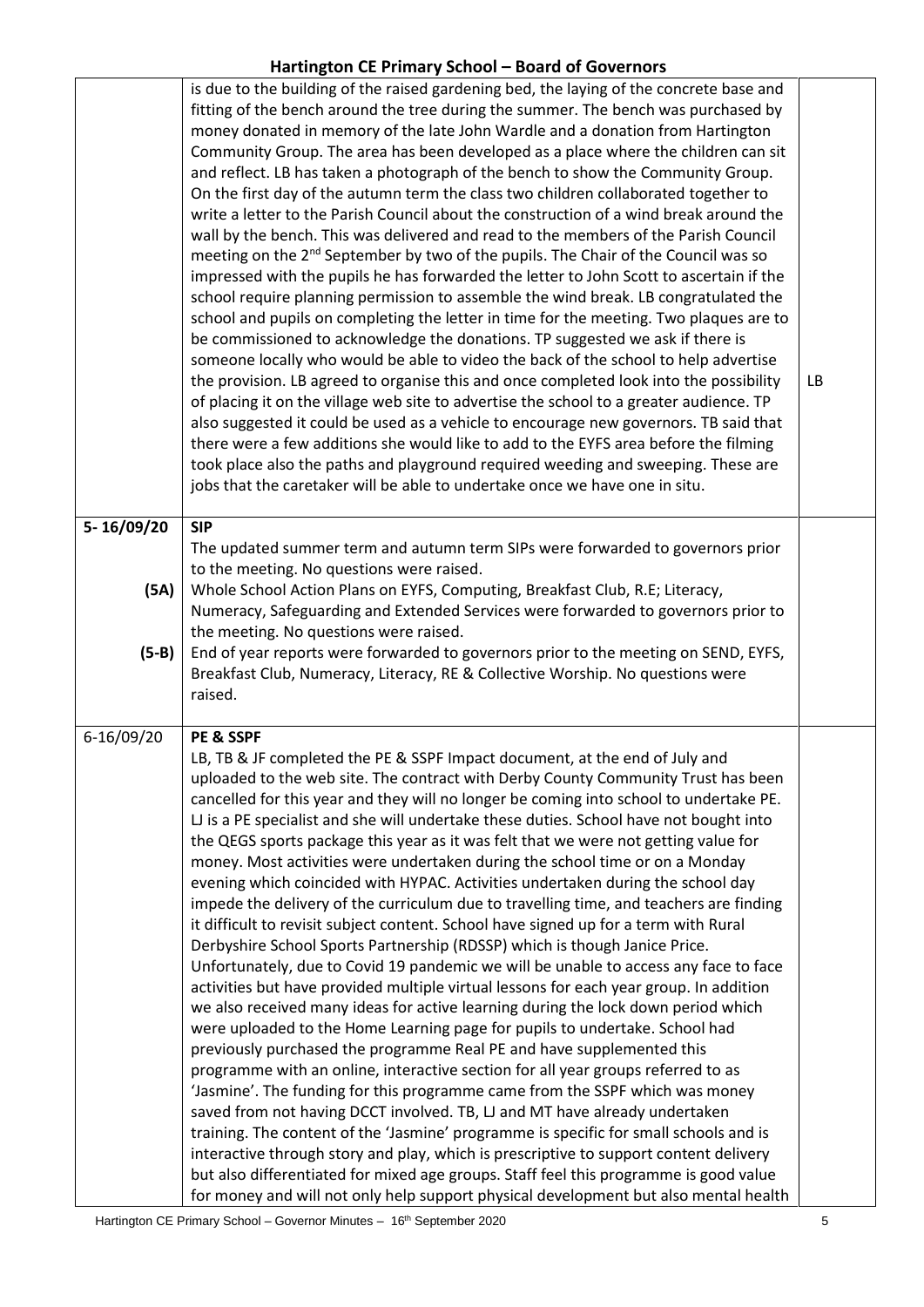|            | as part of our Recovery programme. The programme includes focused days where the<br>whole curriculum is delivered through PE. The upper juniors as part of their<br>development will be provided with the opportunity to be Young Leaders and deliver<br>aspects of the sessions. |    |
|------------|-----------------------------------------------------------------------------------------------------------------------------------------------------------------------------------------------------------------------------------------------------------------------------------|----|
| 7-16/09/20 | <b>Coronavirus / Safeguarding / GDPR</b>                                                                                                                                                                                                                                          |    |
| $(7-A)$    | Training: Due to Coronavirus many trainings that were planned had to be cancelled.                                                                                                                                                                                                |    |
|            | Trainings are now being arranged via Microsoft team, Zoom or Skype. Staff have                                                                                                                                                                                                    |    |
|            | undertaken numerous trainings since the beginning of the lock down period and a list                                                                                                                                                                                              |    |
|            | is kept by the SBO in the office, in compliance with GDPR which governors can view                                                                                                                                                                                                | JF |
|            | on request. The two hour mandatory GDPR training, delivered by DCC, that was due                                                                                                                                                                                                  |    |
|            | to be undertaken is to be re-arranged for staff and governors to access either from                                                                                                                                                                                               |    |
|            | home or in school via a link (time tbc).                                                                                                                                                                                                                                          |    |
| $(7-B)$    | Coronavirus risk assessments version 4 and 5 were forwarded to governors prior to                                                                                                                                                                                                 | JF |
|            | the meeting for their approval. JD contacted school regarding a few typing errors in                                                                                                                                                                                              |    |
|            | V4. These were corrected and the final copies will be placed on the web site.                                                                                                                                                                                                     |    |
|            |                                                                                                                                                                                                                                                                                   |    |
| 8-16/09/20 | <b>Policies:</b>                                                                                                                                                                                                                                                                  |    |
|            | The Governor terms of references were all forwarded to governors prior to the                                                                                                                                                                                                     |    |
|            | meeting. No questions were raised and all were approved. TP proposed and SB                                                                                                                                                                                                       | JF |
|            | seconded. These will be uploaded to the school web site on the governor's page.                                                                                                                                                                                                   |    |
|            |                                                                                                                                                                                                                                                                                   |    |
| 9-16/09/20 | <b>Monitoring &amp; Assessment + Baseline</b>                                                                                                                                                                                                                                     |    |
|            | Individual assessments are being undertaken to ascertain where the pupils are                                                                                                                                                                                                     |    |
|            | following the lock down period. TB & MT undertook EYFS Baseline training in                                                                                                                                                                                                       |    |
|            | anticipation of the new assessment, which was due to be introduced this September.                                                                                                                                                                                                |    |
|            | Due to Covid 19 the introduction of this assessment has been postponed until                                                                                                                                                                                                      |    |
|            | September 2021. The EYFS curriculum is also being updated and a focus on language                                                                                                                                                                                                 |    |
|            | is a key change to the content of the early learning goals (ELG). Selected schools are                                                                                                                                                                                            |    |
|            | piloting the new EYFS curriculum this academic year. TB applied to be part of this                                                                                                                                                                                                |    |
|            | initiative but our application was not successful. (As in previous years the reason                                                                                                                                                                                               |    |
|            | being is the size of the cohort) Training for the new curriculum will be sourced and                                                                                                                                                                                              |    |
|            | attended by TB & MT during this academic year. The DfE have published that                                                                                                                                                                                                        |    |
|            | 2020/2021 (Y2 & Y6) SATS, Y1 phonic and Y4 multiplication tests to be undertaken as                                                                                                                                                                                               | TB |
|            | normal. The DfE have stated that in the present year two children will undertake the                                                                                                                                                                                              |    |
|            | phonic screening during this autumn term as they missed the test as year 1 pupils. Full                                                                                                                                                                                           |    |
|            | Ofsted inspections are not expected to resume until January 2021 but they will be                                                                                                                                                                                                 |    |
|            | monitoring 1200 schools during the autumn terms to see how schools are delivering                                                                                                                                                                                                 |    |
|            | the recovery curriculum and preparing different methods of access for pupils if                                                                                                                                                                                                   |    |
|            | bubbles/schools go into isolation/lock down. 80% of our pupils returned to school in                                                                                                                                                                                              |    |
|            | June. When the Y6 pupils returned to school they maintained their distance and                                                                                                                                                                                                    |    |
|            | followed the guidance, but the younger pupils found it more difficult to follow the                                                                                                                                                                                               |    |
|            | rules. However, this early admission has supported their positive re-entry in                                                                                                                                                                                                     |    |
|            | September. A recovery curriculum has been devised and used, but it was felt by staff                                                                                                                                                                                              |    |
|            | that the pupils had re-adjusted well to the new school year. The older children                                                                                                                                                                                                   |    |
|            | actually seem irritated by the discussions around the Covid 19 and what they had                                                                                                                                                                                                  |    |
|            | been doing during their absence from school. This half term the curriculum is focused                                                                                                                                                                                             |    |
|            | on key skills, online safety, being active, which will be delivered through a range of                                                                                                                                                                                            |    |
|            | learning styles and activities. Focus will also be placed on pupil's mental and                                                                                                                                                                                                   |    |
|            | emotional wellbeing. Unfortunately, at present we are unable to let facilitators from                                                                                                                                                                                             |    |
|            | the Nurture Group or Positive Support programme access to the school and the                                                                                                                                                                                                      |    |
|            | pupils. TB is in contact with Sarah Asante from the Nurture Group, she is available for                                                                                                                                                                                           |    |
|            | advice and the school has access to the group's bank of resources.                                                                                                                                                                                                                |    |
|            | TP stated that in his profession he had found that the majority of 13 to 25 year olds                                                                                                                                                                                             |    |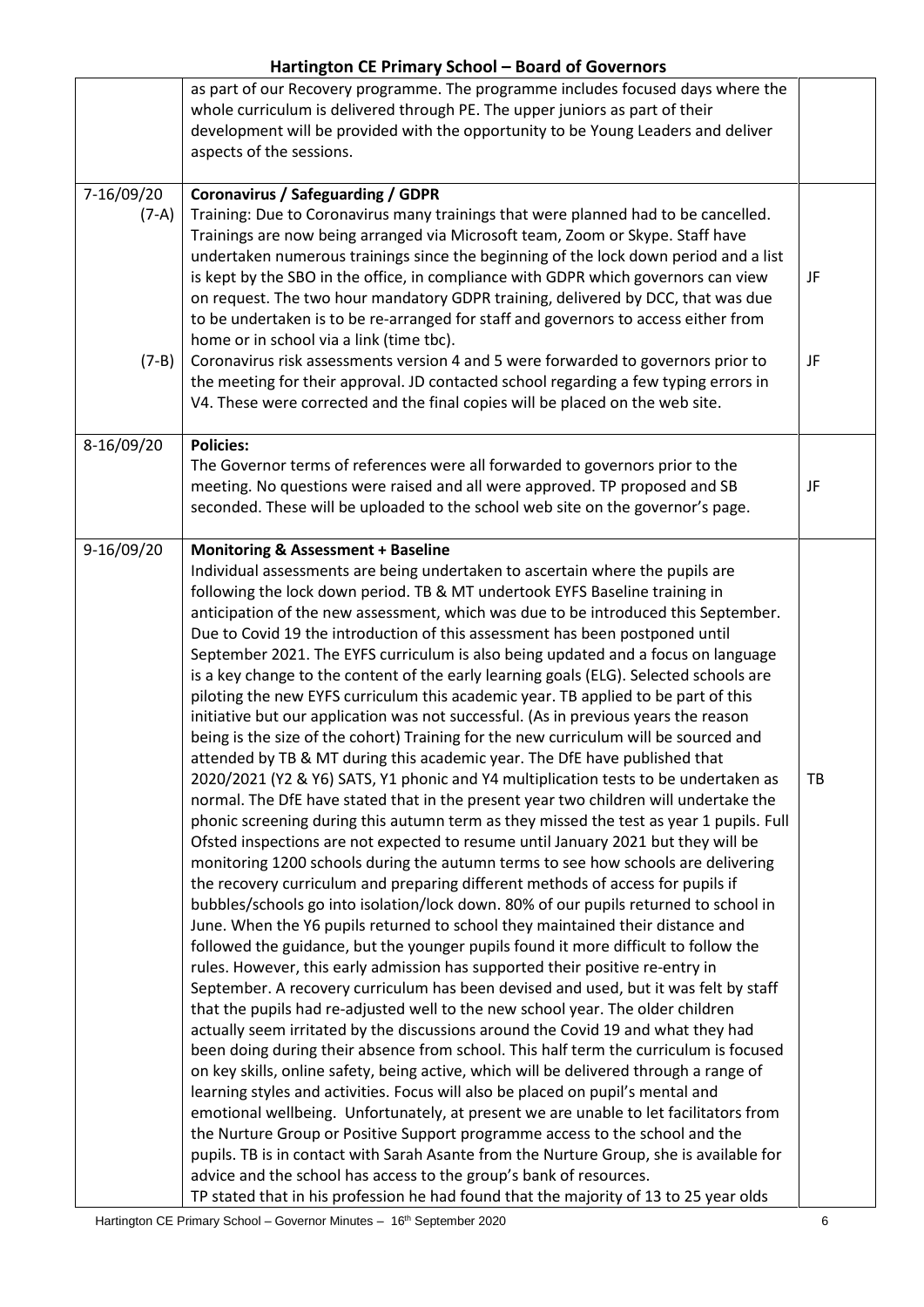| $(9-A)$<br>KW & JD left<br>meeting 7pm | had become subdued and depressed during the on-going Covid pandemic. TB added<br>that this way of feeling seemed to be common place everywhere. TB expressed her<br>concern about the huge impact the pandemic not only has had, but will continue to<br>have on children's learning and general wellbeing. She has also expressed her concern<br>regarding the additional work load and expectations placed on her staff. KW felt that<br>the period of lock down and how school had liaised with parents and pupils had had<br>positive results. She proposed that school and governors look at other ways of getting<br>the school's ethos and vision out to potential families. She suggested a working party<br>should be set up to look at how external funding sources could be accessed to help<br>the school move forward and increase pupil numbers.<br>LB has enlisted Becky Cassidy's services to write articles for the press re: The Well,<br>Macmillan, Harvest Festival and the food bank to help advertise the school to possible<br>new families.<br>Cornerstones has migrated with Maestro and staff are finding it onerous to navigate<br>around. Following a training session, it has still proved difficult so a further Q & A<br>session has been arranged for Thursday 17 <sup>th</sup> September after school. | KW/LB |
|----------------------------------------|-----------------------------------------------------------------------------------------------------------------------------------------------------------------------------------------------------------------------------------------------------------------------------------------------------------------------------------------------------------------------------------------------------------------------------------------------------------------------------------------------------------------------------------------------------------------------------------------------------------------------------------------------------------------------------------------------------------------------------------------------------------------------------------------------------------------------------------------------------------------------------------------------------------------------------------------------------------------------------------------------------------------------------------------------------------------------------------------------------------------------------------------------------------------------------------------------------------------------------------------------------------------------------------------------------------------------------------------|-------|
| 10-16/09/20                            | <b>SIAMS</b>                                                                                                                                                                                                                                                                                                                                                                                                                                                                                                                                                                                                                                                                                                                                                                                                                                                                                                                                                                                                                                                                                                                                                                                                                                                                                                                            |       |
| $(10-A)$<br>11-16/09/20                | The new member of supply staff has a doctorate in RE and has studied the theology<br>behind RE. It is hoped her impact will help the school develop the RE curriculum and<br>the completion of the SIAMS tool kit ensuring that the actions from the previous<br>inspection have been met.<br>TB asked the governors if they felt the six Christian Values that the school currently<br>have were still reflective of the schools vision and ethos. It was agreed that we should<br>keep the present Christian values and review them in the spring term. At present they<br>are Friendship, Trust, Service, Compassion, Generosity and Respect. Governor, Parent<br>and pupil questionnaires have been drafted for completion. Governors and class2<br>pupils have completed their copies and the results collated, but unfortunately we<br>have had no returns from any parents. TB & MT have still to complete the class 1 pupil<br>questionnaires. The collated results are to help TB and staff complete the SIAMS tool<br>kit. At present 2 parts of the document have been completed and TB is part way<br>through the third. It is anticipated that once the document is completed it will help<br>the school identify any gaps and an action plan will be drawn completed.<br><b>Web Site</b>                                  |       |
|                                        | JF continues to upload relevant documentation, updated policies and news items to                                                                                                                                                                                                                                                                                                                                                                                                                                                                                                                                                                                                                                                                                                                                                                                                                                                                                                                                                                                                                                                                                                                                                                                                                                                       |       |
|                                        | the web site. A new section has been created and is dedicated to the Covid pandemic<br>and all risk assessments can be located here. LB stated that she felt the school web<br>site was very good, up to date and relevant. The village web site has a link to the<br>school web site. Recently uploaded to the village web site was a video of the Well<br>dedication which took place at the start of what would have been 'Wakes week'.                                                                                                                                                                                                                                                                                                                                                                                                                                                                                                                                                                                                                                                                                                                                                                                                                                                                                              |       |
| 12-16/09/20                            | Correspondence:<br>A list of all the correspondence since January 2020 was read out to the governors. (All                                                                                                                                                                                                                                                                                                                                                                                                                                                                                                                                                                                                                                                                                                                                                                                                                                                                                                                                                                                                                                                                                                                                                                                                                              |       |
|                                        | letters on file). During the Coronavirus pandemic there have been many letters from<br>the DfE and LA which are stored on the emails.                                                                                                                                                                                                                                                                                                                                                                                                                                                                                                                                                                                                                                                                                                                                                                                                                                                                                                                                                                                                                                                                                                                                                                                                   |       |
| 13-16/09/20                            | <b>AOB</b><br>JF informed the governors of information that had not been discussed during the<br>meeting:<br>Attendance for 2019-2020 - 3rd Sept 2019 to 20 <sup>th</sup> Mar 2020 - lockdown<br>Average attendance during this period was 97.53%. 3rd Sept to 21 <sup>st</sup> July 2020<br>including lock down period, average attendance during this period was<br>95.51%. Pupils shielding was not included in the %.<br>The school flyer has been updated with new photographs.                                                                                                                                                                                                                                                                                                                                                                                                                                                                                                                                                                                                                                                                                                                                                                                                                                                    |       |